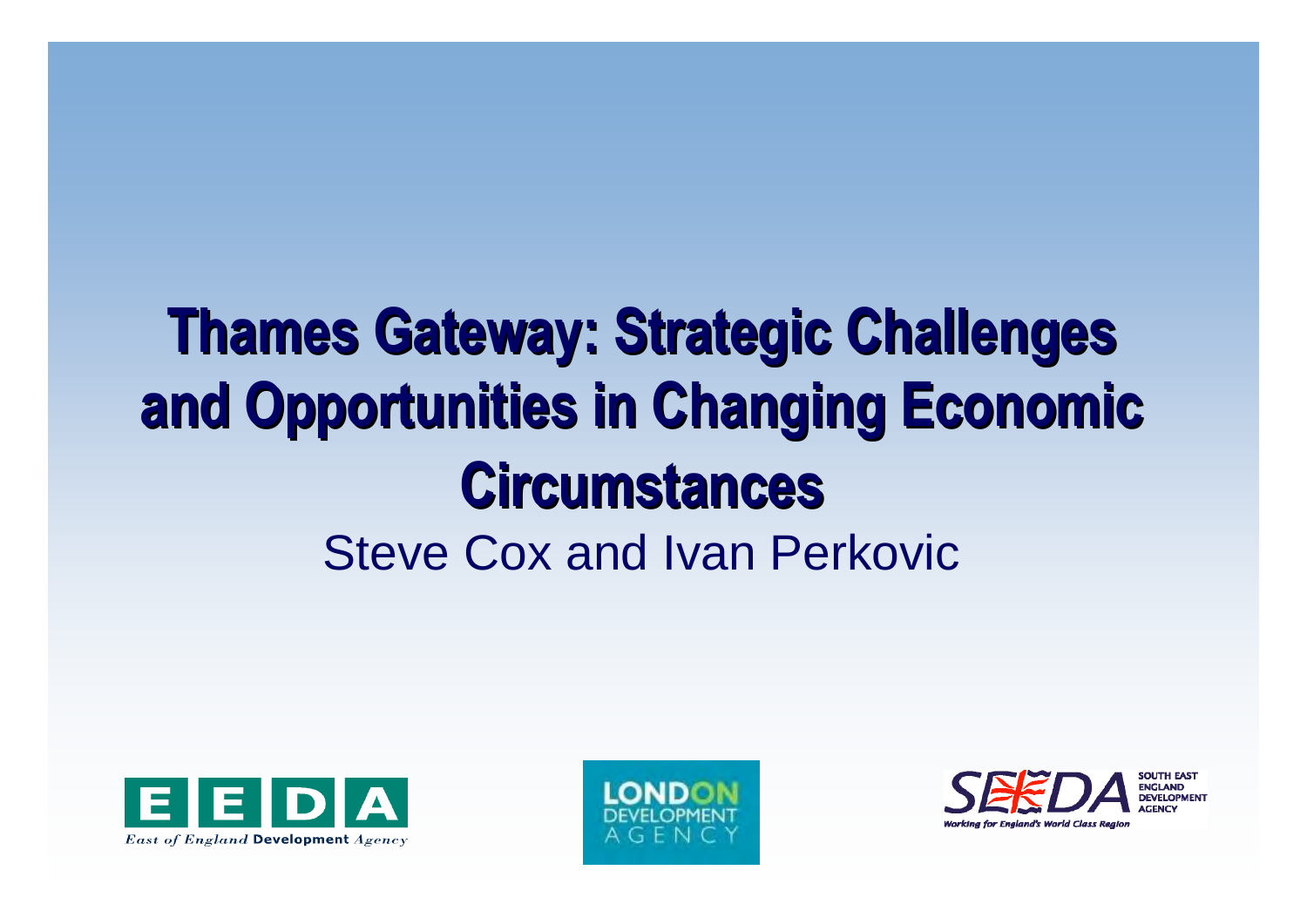### **We will cover**

- Our vision
- The impact of the downturn on the Thames **Gateway**
- Strategic challenges
- Strategic opportunities
- Refreshing the vision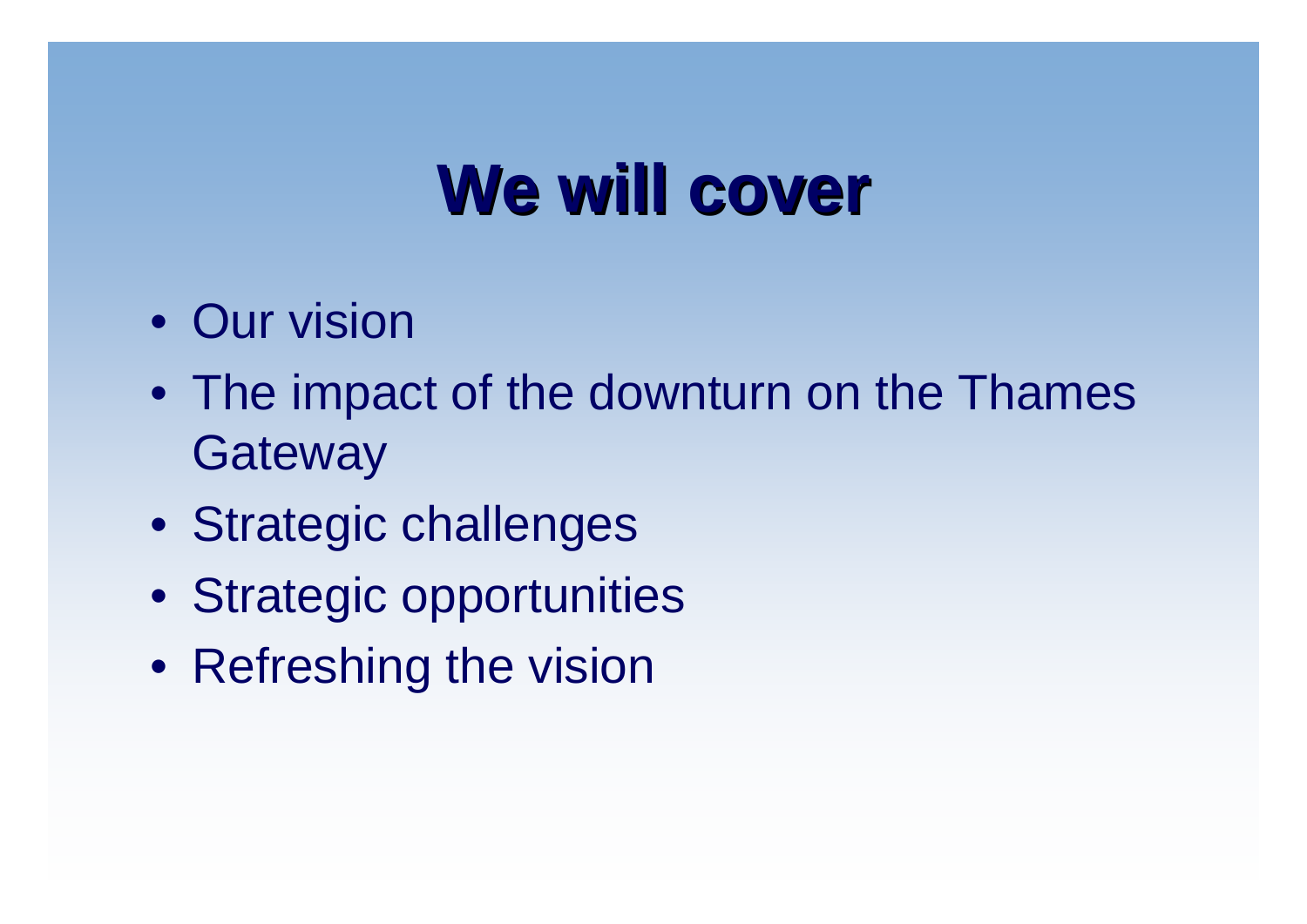### Vision

*………… <sup>a</sup>'knowledge-driven, well connected, globally competitive region, which demonstrates how economic growth and environmental sustainability work together'*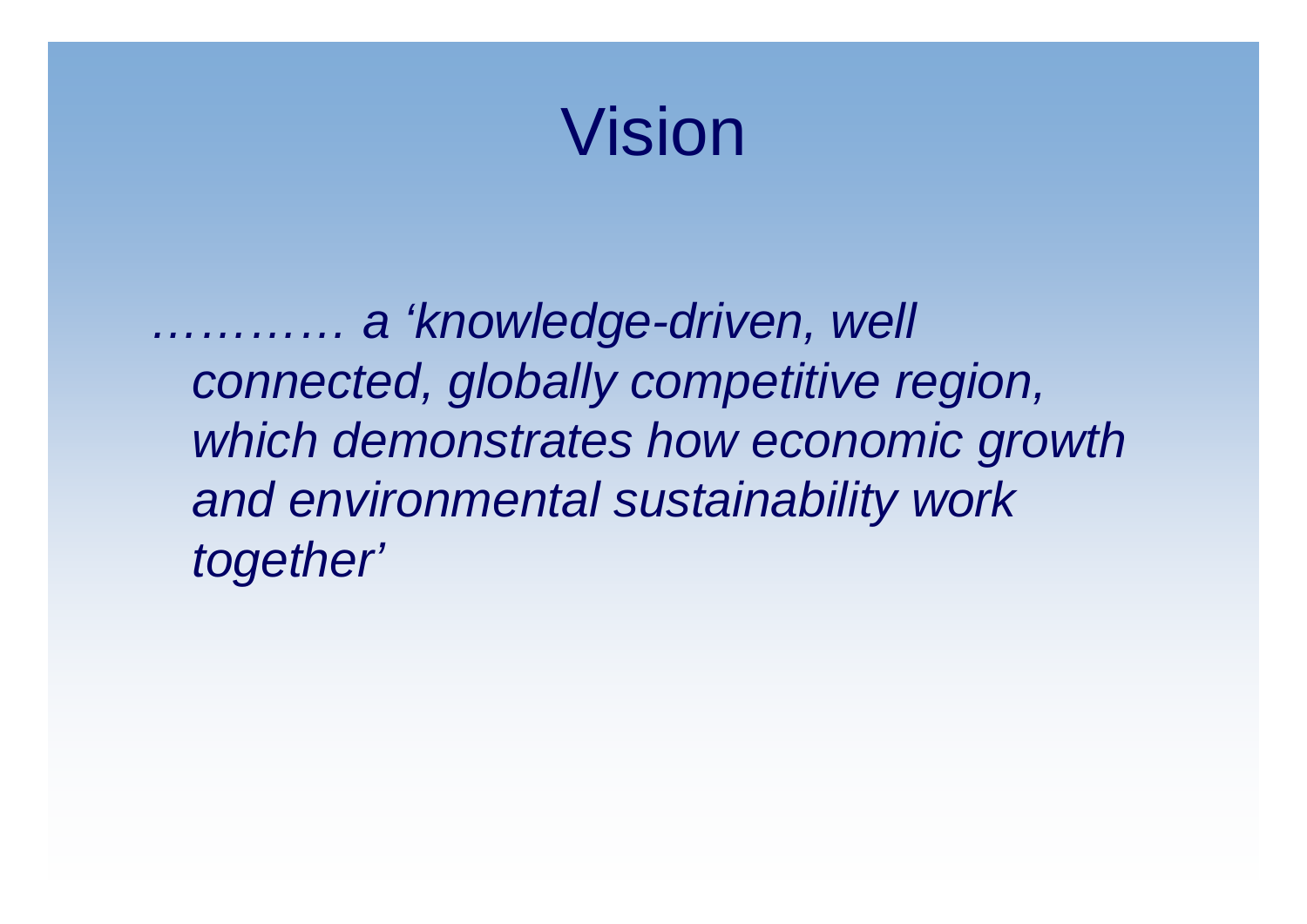### Vision - Economic Development Investment Plan – key elements

| <b>Spatial Transformers</b> | <b>Stratford/Olympics</b><br><b>Canary Wharf</b> |                                        |  |
|-----------------------------|--------------------------------------------------|----------------------------------------|--|
|                             | <b>London Gateway</b>                            | <b>Ebbsfleet Valley</b>                |  |
|                             | Crossrail                                        |                                        |  |
| Themes $-$<br>drivers of    | Innovation, Enterprise and Creativity            |                                        |  |
| competitiveness             | <b>Skills</b>                                    | Connectivity                           |  |
|                             | <b>Quality of life - Sustainability</b>          |                                        |  |
|                             | <b>Inward Investment</b>                         |                                        |  |
| <b>Sectoral priorities</b>  | <b>Financial and business services</b>           |                                        |  |
|                             | Environmental technologies and services          |                                        |  |
|                             | <b>Ports and Logistics</b>                       |                                        |  |
|                             | Construction                                     | Advanced manufacturing                 |  |
|                             | <b>Creative Industries</b>                       | <b>Business and Visitor</b><br>tourism |  |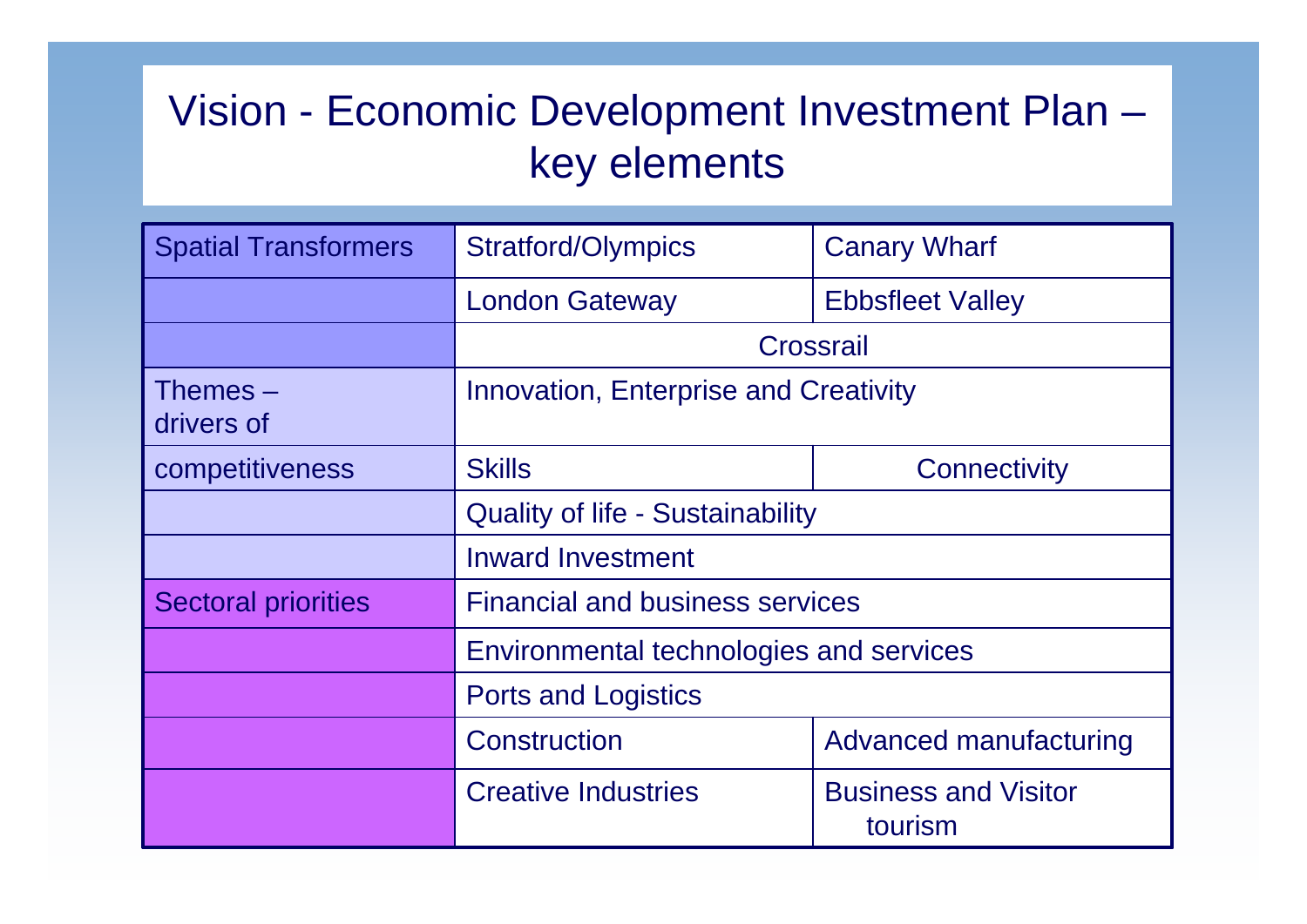### **Fewer than average UK/ GSE business Fewer than average UK/ GSE business failures but lower business density failures but lower business density**

VAT businesses per 10,000 population (2008) •More businesses are



© Crown Copyright Ordnance Survey. 'Boundary Line' 2008. License No. 100029140 Produced by SEEDA Research & Economics @ All rights reserved 2009

closing now •The rate of failure is below the national average •But with fewer businesses than UK average a small change can have a significant impact at local level. •With a less developed culture of enterprise recovery may be slower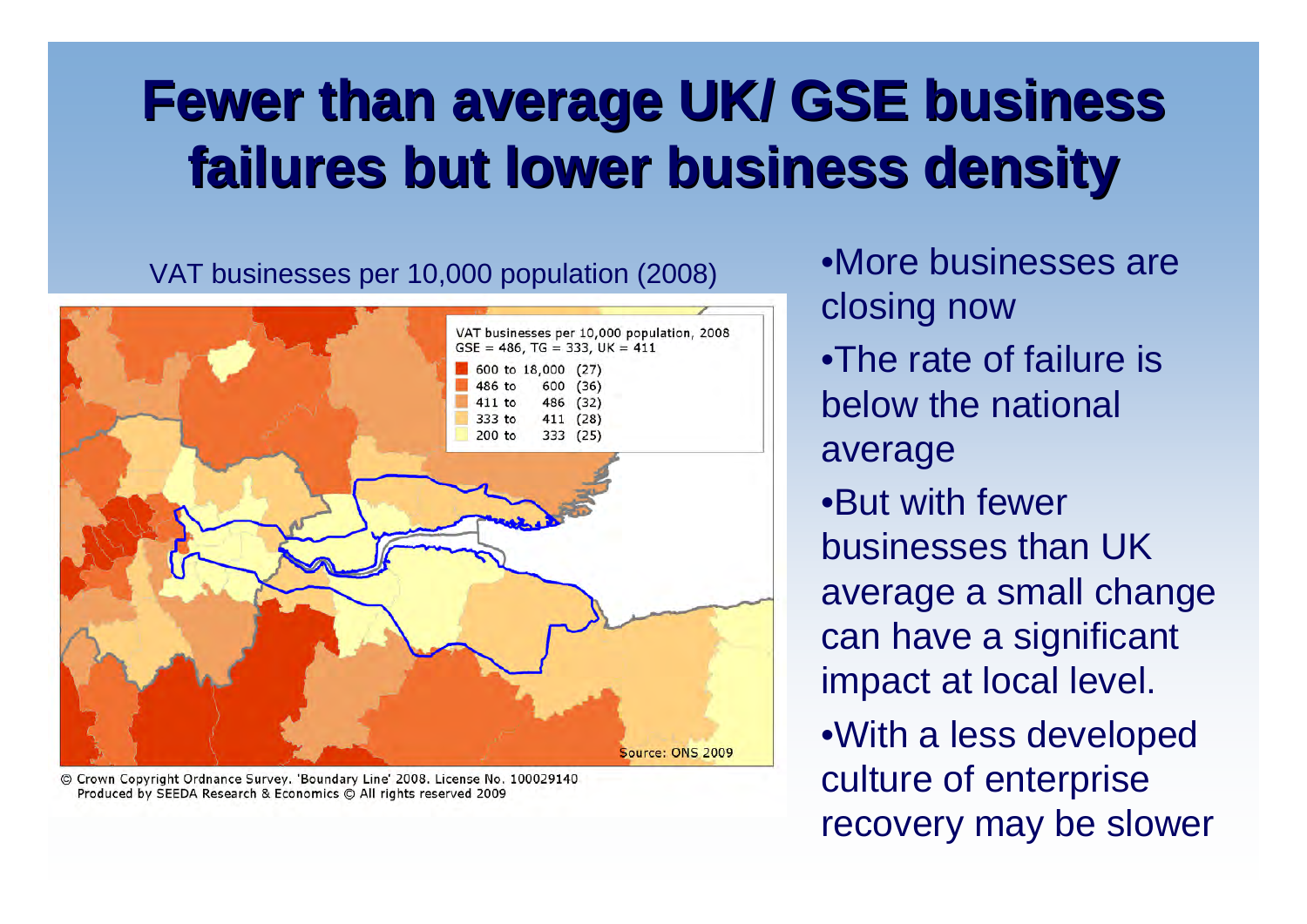### **High concentration of employment in 'vulnerable sectors vulnerable sectors '**

#### Employment in production and construction (% total)



•These include manufacturing, construction, transport & logistics, financial services.

•0.5m people employed in financial and business services and commute to London

© Crown Copyright Ordnance Survey. 'Boundary Line' 2008. License No. 100029140 Produced by SEEDA Research & Economics C All rights reserved 2009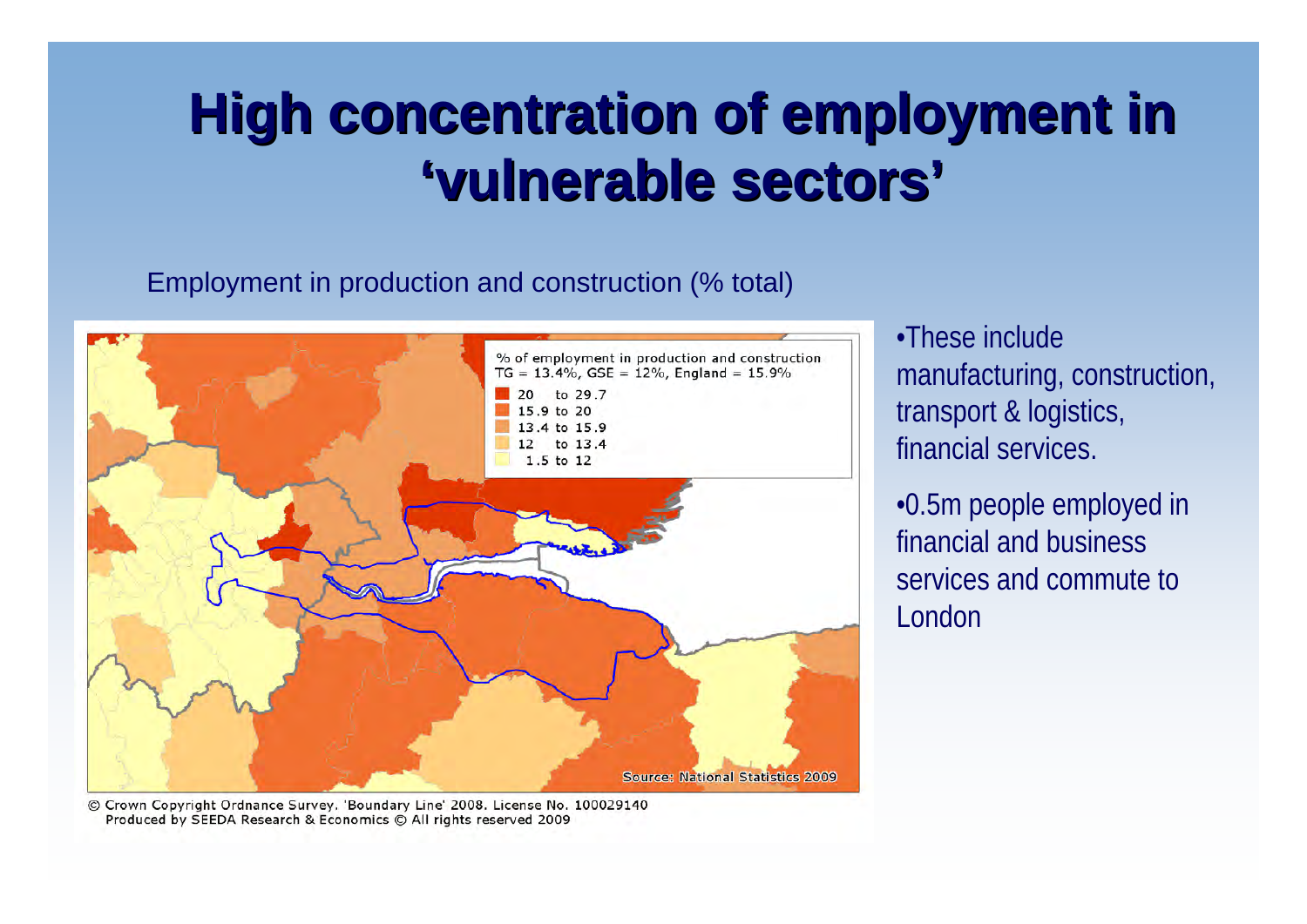### **Unemployment on the increase Unemployment on the increase**

#### Change in claimant count unemployment rate



© Crown Copyright Ordnance Survey. 'Boundary Line' 2008. License No. 100029140 Produced by SEEDA Research & Economics @ All rights reserved 2009

•Claimant rate has increased rapidly

•Affected jobs include 'blue collar' and also managers & senior officials.

•Fastest increase in 50+ age group

•In London fastest growing is 21-29 year olds

•Expect increase in youth unemployment when university year ends

•Expect increase in **NEETs**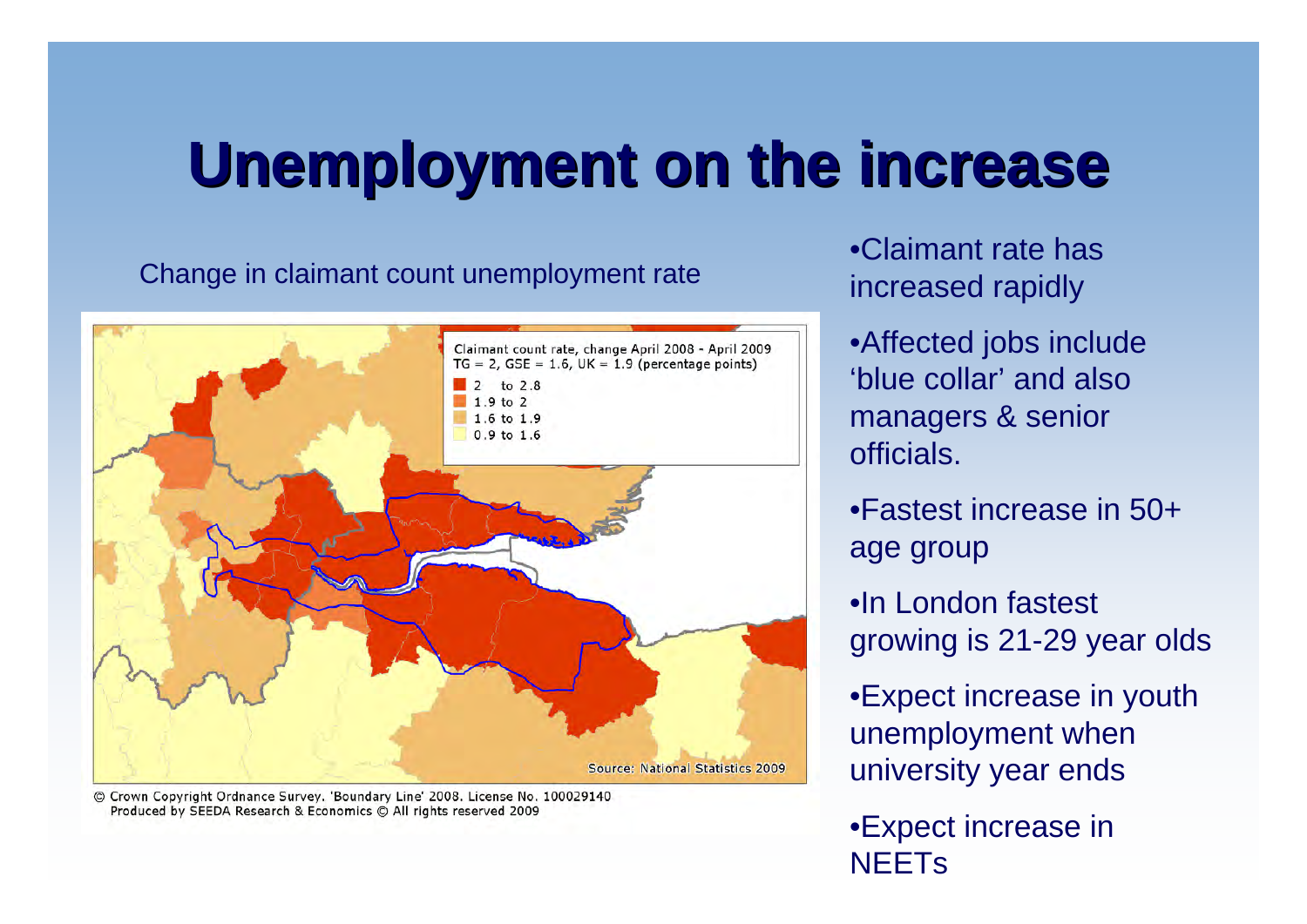### **Employment Employment –holding up for now? holding up for now?**

#### Change in employment rate



- •Labour market statistics a lagging indicator of activity
- •Employment grew 2008-2009 against GSE and UK trends.
- •Small decrease in the first quarter of 2009
- •Employment rate still higher than a year ago
- •Unemployment will increase new entrants into the labour market.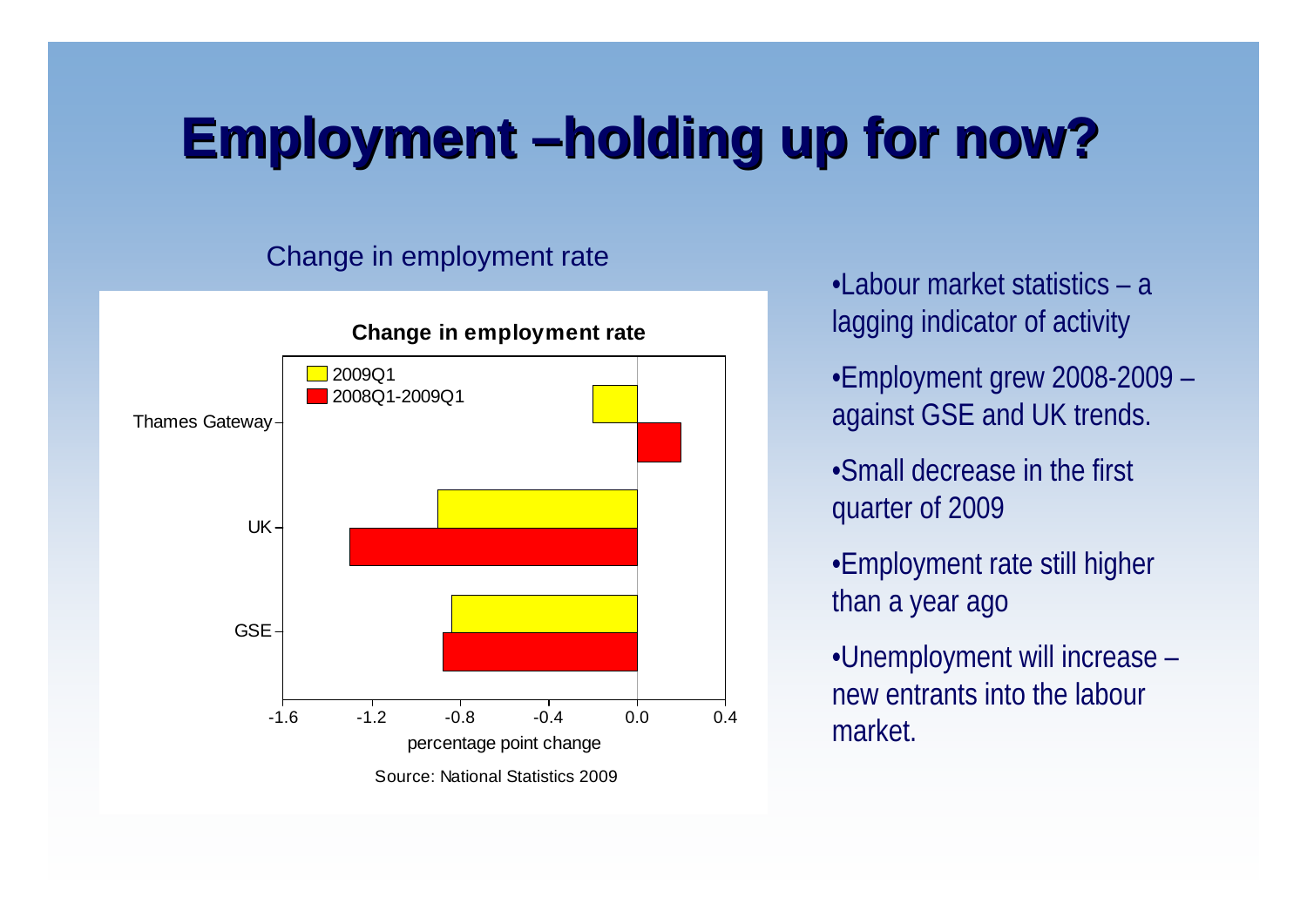### **Skills deficit – impact on the speed of the recovery? recovery?**

% of working age population with NVQ4+



© Crown Copyright Ordnance Survey. 'Boundary Line' 2008. License No. 100029140 Produced by SEEDA Research & Economics C All rights reserved 2009

•Our low skills base will mean that residents will find it hard to compete for fewer jobs when there is more competition •More people chasing fewer jobs – bigger

pool of labour from which to select staff

Recovery may take longer because skills base may not attract investment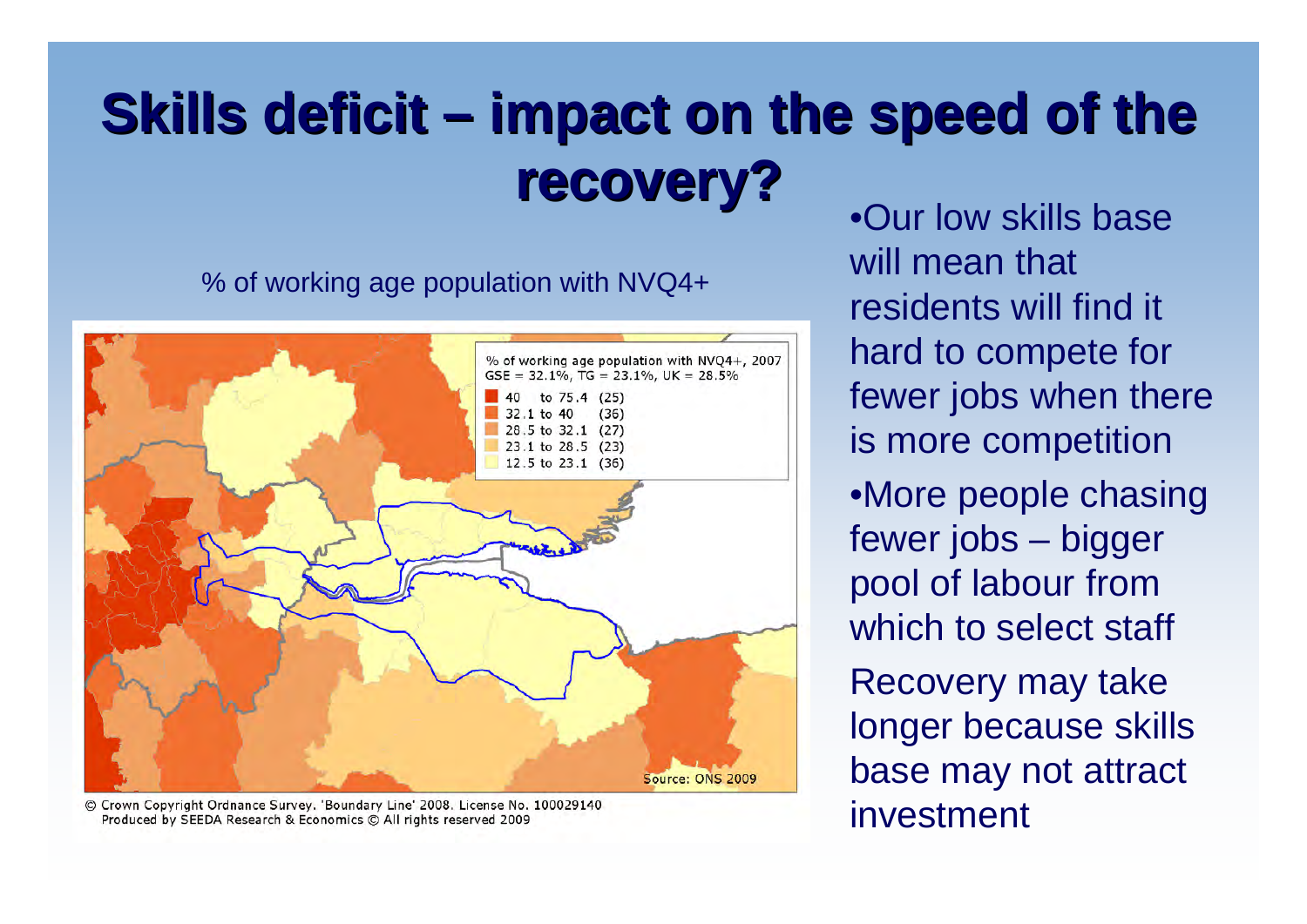### Spatial transformers

| <b>Canary Wharf</b>                                                                                           | <b>Ebbsfleet Valley</b>                                                                                |
|---------------------------------------------------------------------------------------------------------------|--------------------------------------------------------------------------------------------------------|
| <b>Slowed</b>                                                                                                 | On hold until pre let agreed or market                                                                 |
| Developments underway continuing -                                                                            | <b>recovers</b>                                                                                        |
| about 1.4m sq ft under construction                                                                           | First house will trigger S106                                                                          |
| Development can be fast tracked once                                                                          | <b>Fast domestic train services from St</b>                                                            |
| anchor tenant found                                                                                           | <b>Pancras to Ebbsfleet International</b>                                                              |
| <b>Higher vacancy levels</b>                                                                                  | commenced                                                                                              |
| <b>Stratford/ Olympics</b><br>On track<br>Development of Olympic Park and<br>Village<br>Westfield development | <b>London Gateway</b><br>On hold<br>DP World reviewing all projects and<br>investment acxros the world |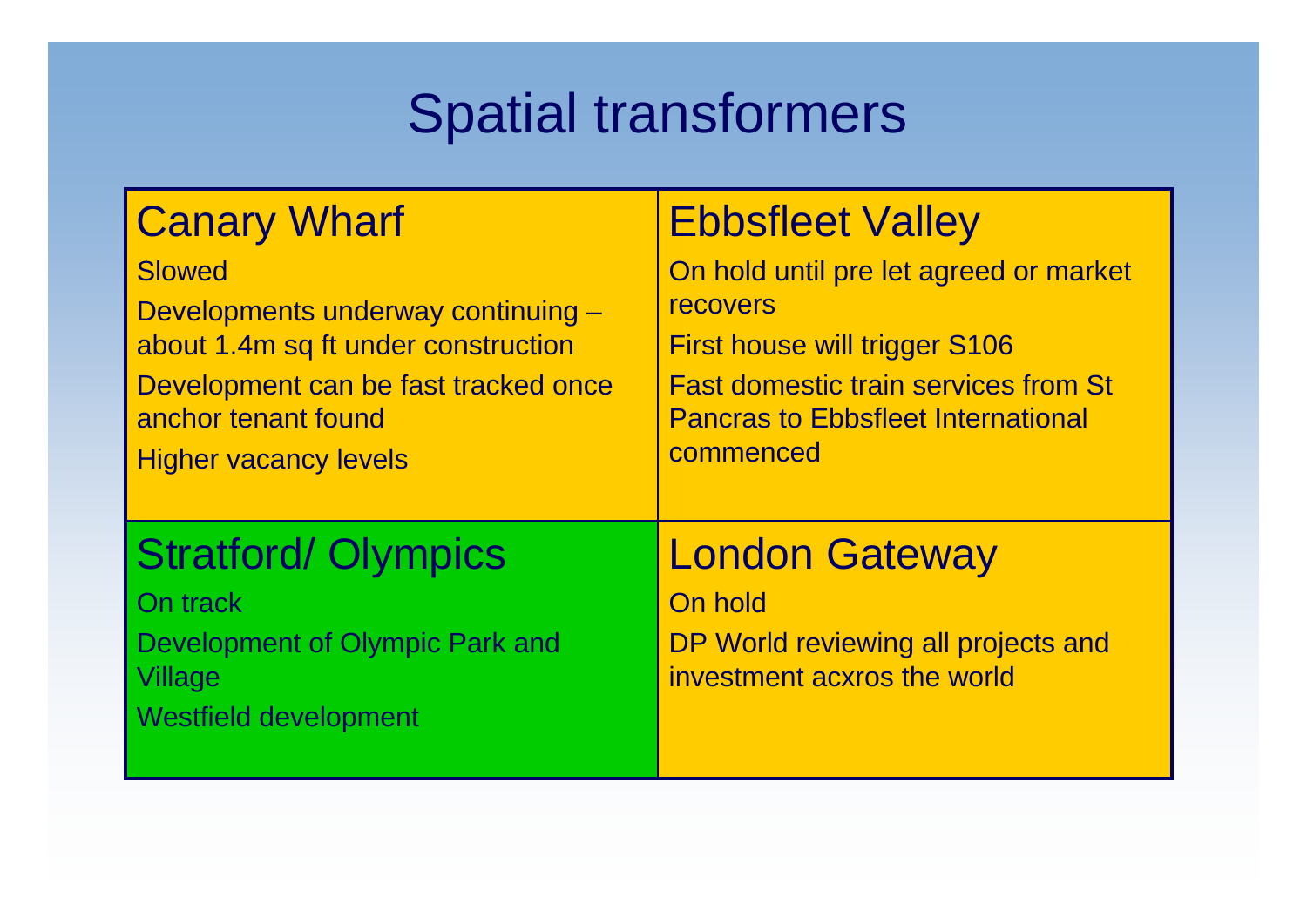### Feedback from workshop

| London                                                                                                                                                                                             | <b>South Essex</b>                                                                                                                                                                                                     |
|----------------------------------------------------------------------------------------------------------------------------------------------------------------------------------------------------|------------------------------------------------------------------------------------------------------------------------------------------------------------------------------------------------------------------------|
| Business confidence high – most businesses<br>expect to grow                                                                                                                                       | manufacturing/engineering and financial and<br>business services jobs liot                                                                                                                                             |
| Residential Developers looking to off load sites<br>Inward Investment down<br>Sites over 50% completed are going ahead<br>s106 opportunities greatly impacted - £millions<br>s106 awaiting trigger | Some areas of growth and good news with<br>companies diversifying<br>FDI has been hit hard<br>People made redundant starting businesses<br>Integrated Development Plan (IDP) - prioritised<br>investment plan emerging |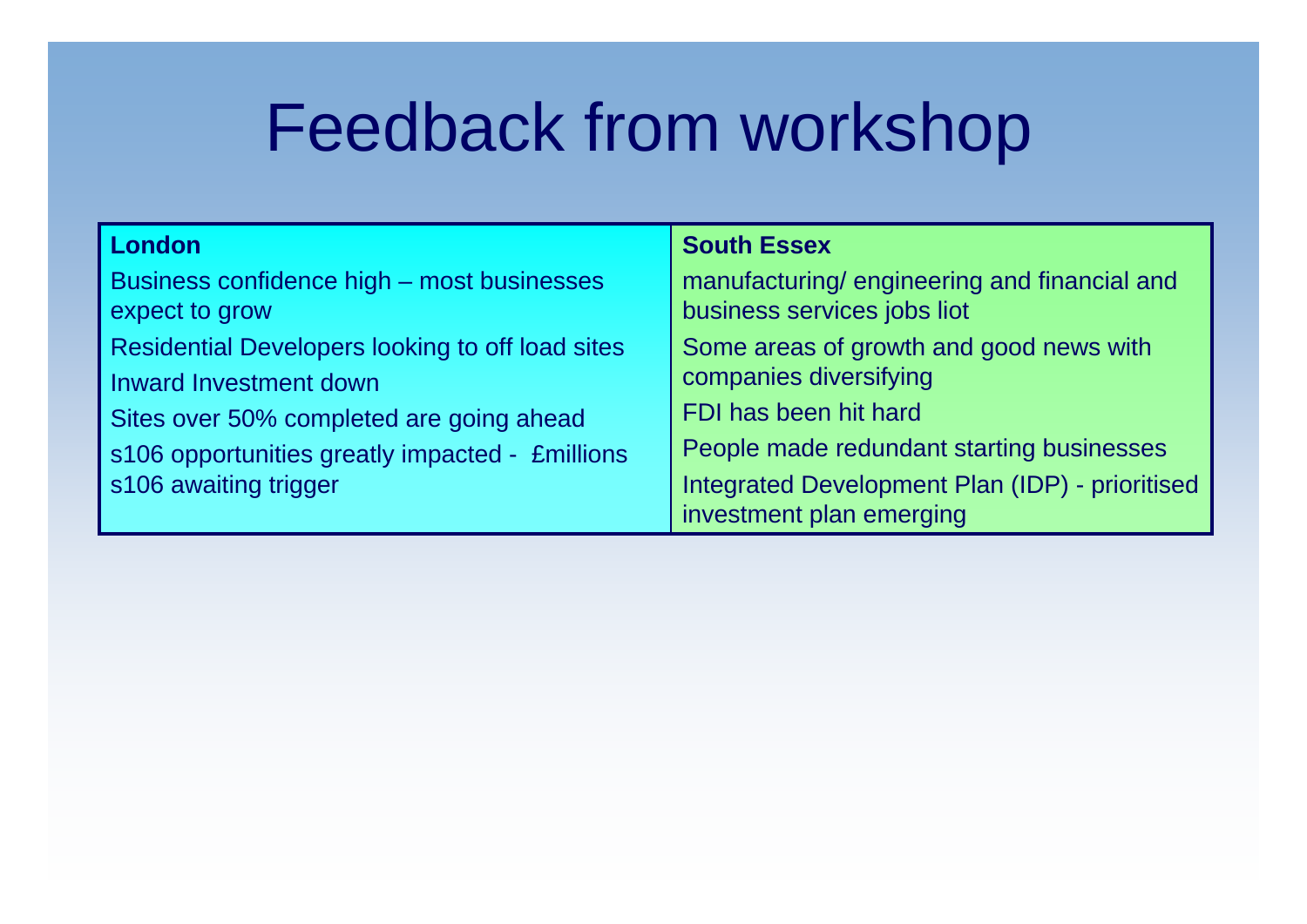### Feedback from Workshop

| <b>North Kent</b>                          | <b>All</b>                            |  |
|--------------------------------------------|---------------------------------------|--|
| 2008 strongest year for inward             | Variable performance across the       |  |
| <i>investment</i>                          | Gateway                               |  |
| Opportunities still coming forward esp. in | some sectors still expanding          |  |
| retail, R&D and logistics                  | <b>Unemployment rising quickly</b>    |  |
| Smaller projects going forward             | Social Housing projects going forward |  |
| <b>MAA very important</b>                  | but private sector projects stopped   |  |
| <b>Increased homelessness</b>              | Climate of uncertainty – aversion of  |  |
| Training placements hard to find (esp      | risk                                  |  |
| Cons)                                      | Few business start ups                |  |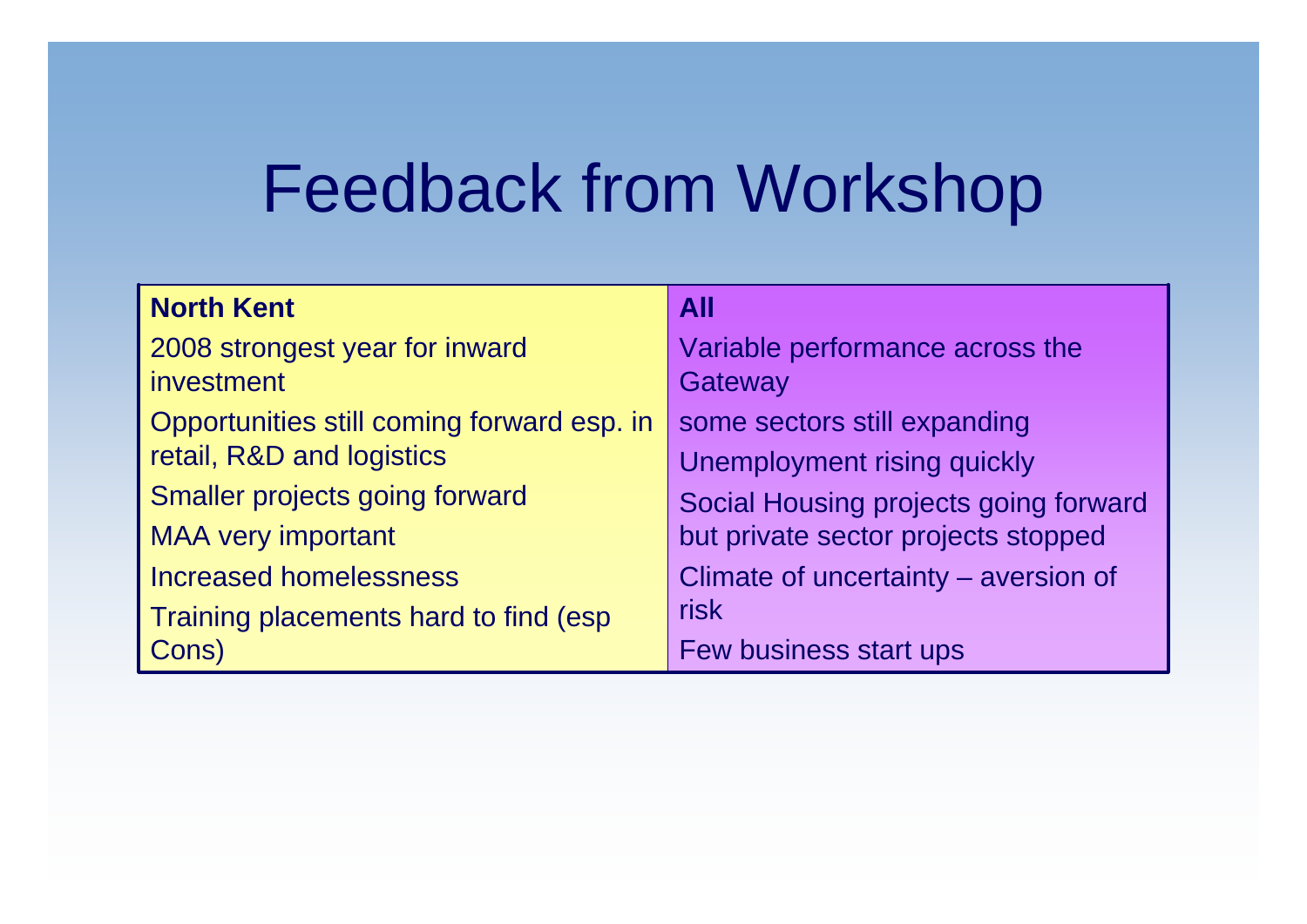# Strategic Challenges

| <b>Overarching</b>                           | Disagreement about how downturn will impact on Thames Gateway<br><b>Maintaining confidence</b><br>Future government investment will be limited<br>Delivery of infrastructure remains important                                                        |
|----------------------------------------------|-------------------------------------------------------------------------------------------------------------------------------------------------------------------------------------------------------------------------------------------------------|
| Innovation,<br><b>Enterprise, Creativity</b> | Helping businesses survive and grow<br>Step change in enterprise culture across Gateway<br>Attracting growth sectors – positioning for upturn<br>Moving from small scale pilots to large scale impact $-$ eg in retrofitting,<br>decentralised energy |
| <b>Skills: Human</b><br><b>Capital</b>       | Helping people stay in work<br>Retaining skilled people, equipping people for new jobs<br>Flexible and responsive skills provision –need for a step change                                                                                            |
| <b>Quality of Life -</b><br>sustainability   | Desire for sustainability and challenges of climate change remain                                                                                                                                                                                     |
| <b>Connectivity</b>                          | Maintaining momentum on delivering transport infrastructure                                                                                                                                                                                           |
| <b>Inward Investment</b>                     | Should we be looking to new funding models?<br>Inward investment - international markets                                                                                                                                                              |
| <b>Performance</b>                           | Sharing Intelligence - data lags real experience<br>Limits to what can be done locally                                                                                                                                                                |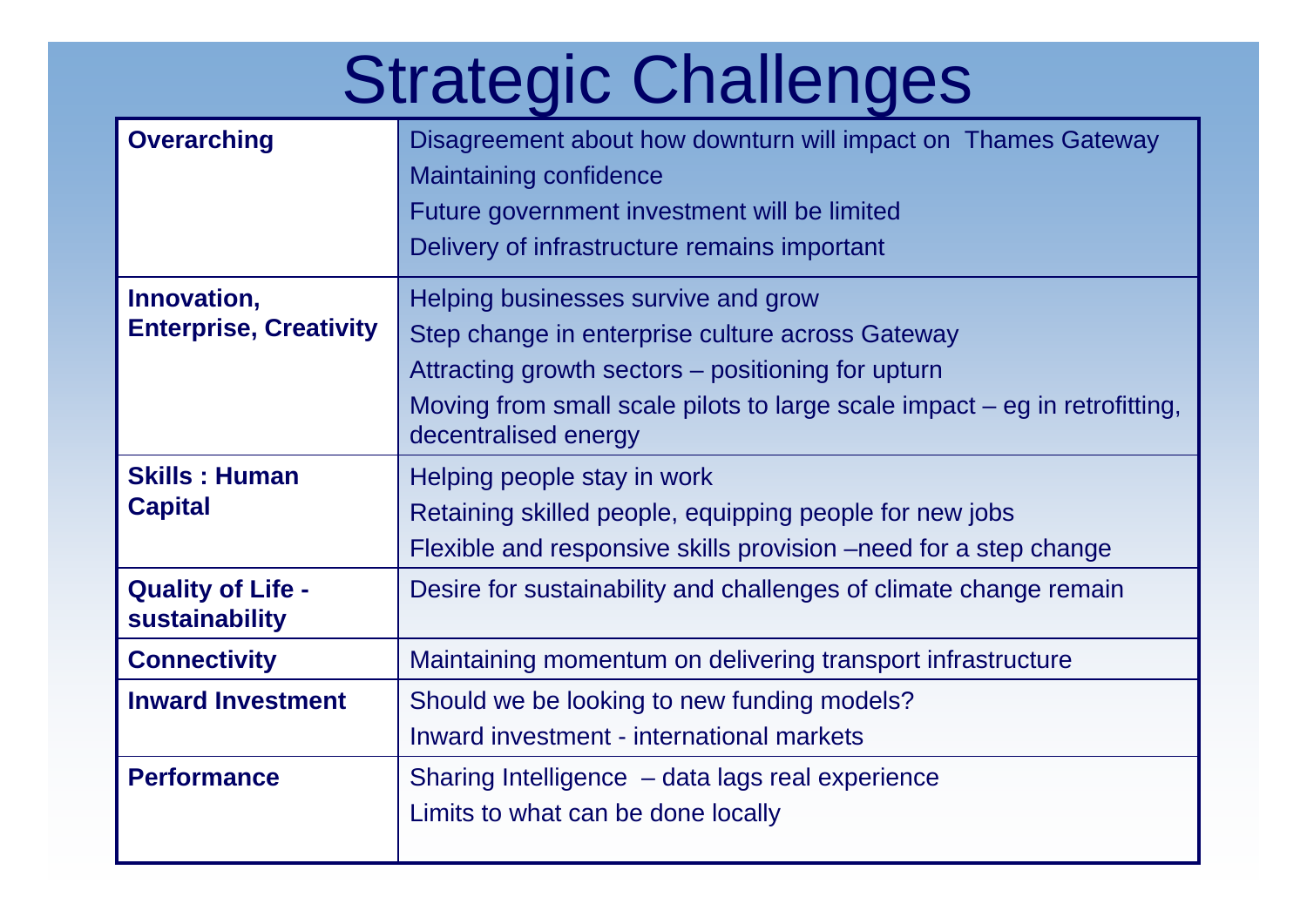# Strategic Opportunities

| Innovation,<br>enterprise and             | Low Carbon Economy - leveraging x Gateway but different<br>emphasis/ specialisation in each area |  |  |
|-------------------------------------------|--------------------------------------------------------------------------------------------------|--|--|
| creativity                                | Pan Gateway approach to growth sectors (NINJ)                                                    |  |  |
|                                           | Enterprise culture – making the TG a great place for enterprise                                  |  |  |
|                                           | Leveraging benefits of Crossrail and Olympics across Gateway                                     |  |  |
| <b>Skills</b>                             | Skills – preparing for new jobs, reskilling people                                               |  |  |
|                                           | Skills to support climate change and new opportunities re New<br>Industries New Jobs agenda      |  |  |
| <b>Quality of life-</b><br>sustainability | Harnessing economic growth from tackling climate change<br>challenges                            |  |  |
| <b>Connectivity</b>                       | Leveraging greater value from our assets (such as High speed line<br>to Europe)                  |  |  |
|                                           | Future proofing sites and development – eg digital connectivity                                  |  |  |
| <b>Inward Investment</b>                  | New funding models $-$ can we experiment?                                                        |  |  |
|                                           | Invest Thames Gateway - positioning for international investment                                 |  |  |
| <b>Performance and</b>                    | Sharing data and information, forecasting, good practice                                         |  |  |
| <b>Partnership</b>                        | Sharing approach to MAAs – a networking opportunity?                                             |  |  |
|                                           | HCA 'Single conversation' being piloted in North Kent                                            |  |  |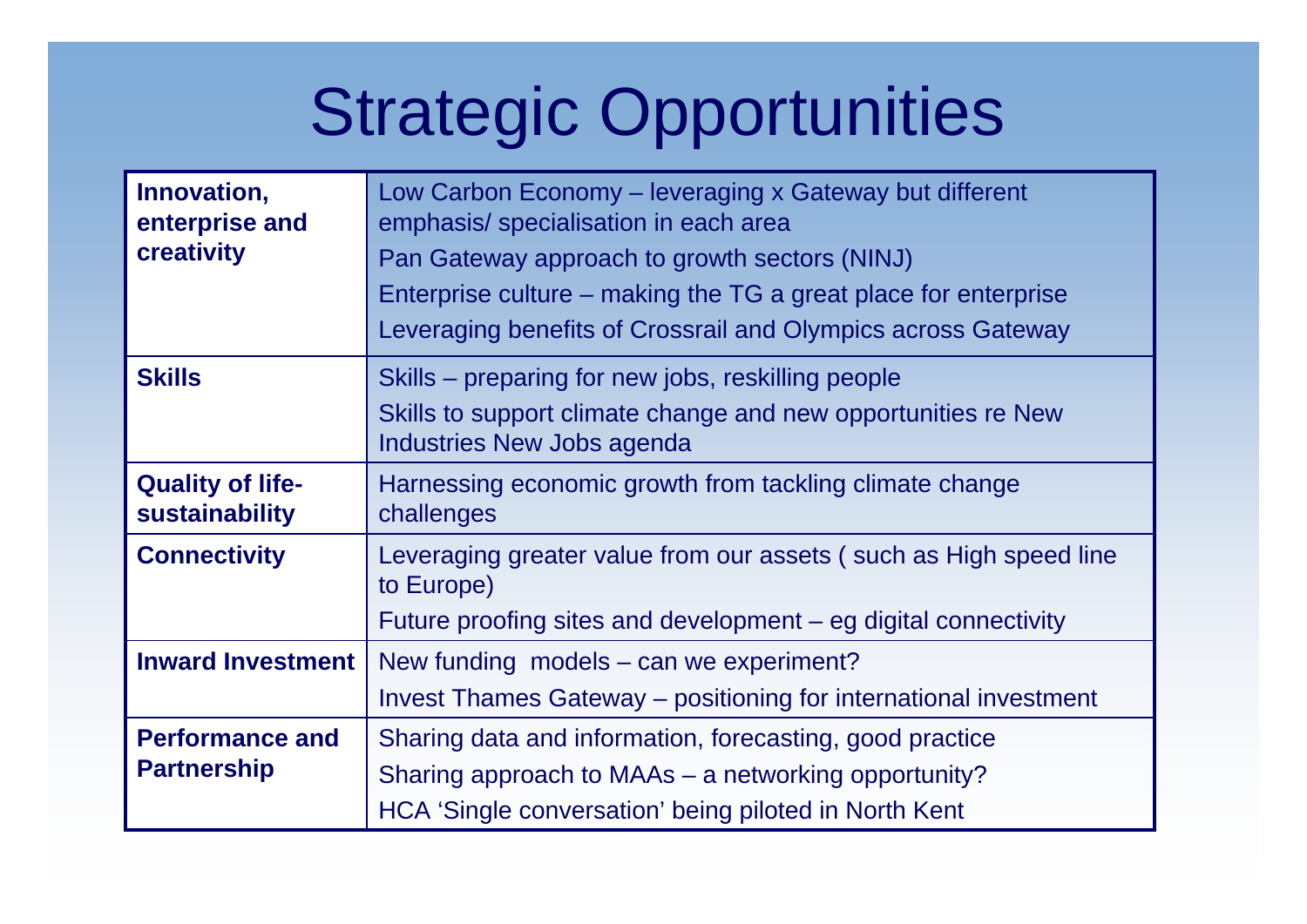### Analysis

| <b>Scope</b>                                                                                            | <b>Key</b><br>agency | <b>What will it</b><br>give us?                            | <b>Time</b>                       |
|---------------------------------------------------------------------------------------------------------|----------------------|------------------------------------------------------------|-----------------------------------|
| Monthly reports to BIS on each<br>region                                                                | <b>RDAS</b>          | Regular<br>regional<br>intelligence                        | Ongoing                           |
| PA Consulting overview report<br>on impact of recession Thames<br>Gateway                               | <b>CLG</b>           | Initial analysis                                           | <b>April 2009</b>                 |
| Review of major schemes for<br><b>Thames Gateway - starting</b><br>with 4 transformers and<br>Crossrail | <b>CLG</b>           | Where can<br>momentum be<br>maintained                     | End July, 2009<br><b>Underway</b> |
| <b>Thames Gateway Sector Skills</b><br>study                                                            | <b>LSC</b>           | Anecdotal<br>evidence on<br>key Sectors                    | <b>June 2009</b>                  |
| <b>Commercial Intelligence</b><br><b>Briefing</b>                                                       | <b>CLG</b>           | Early<br>information on<br>major<br>corporate<br>movements | <b>Monthly</b>                    |